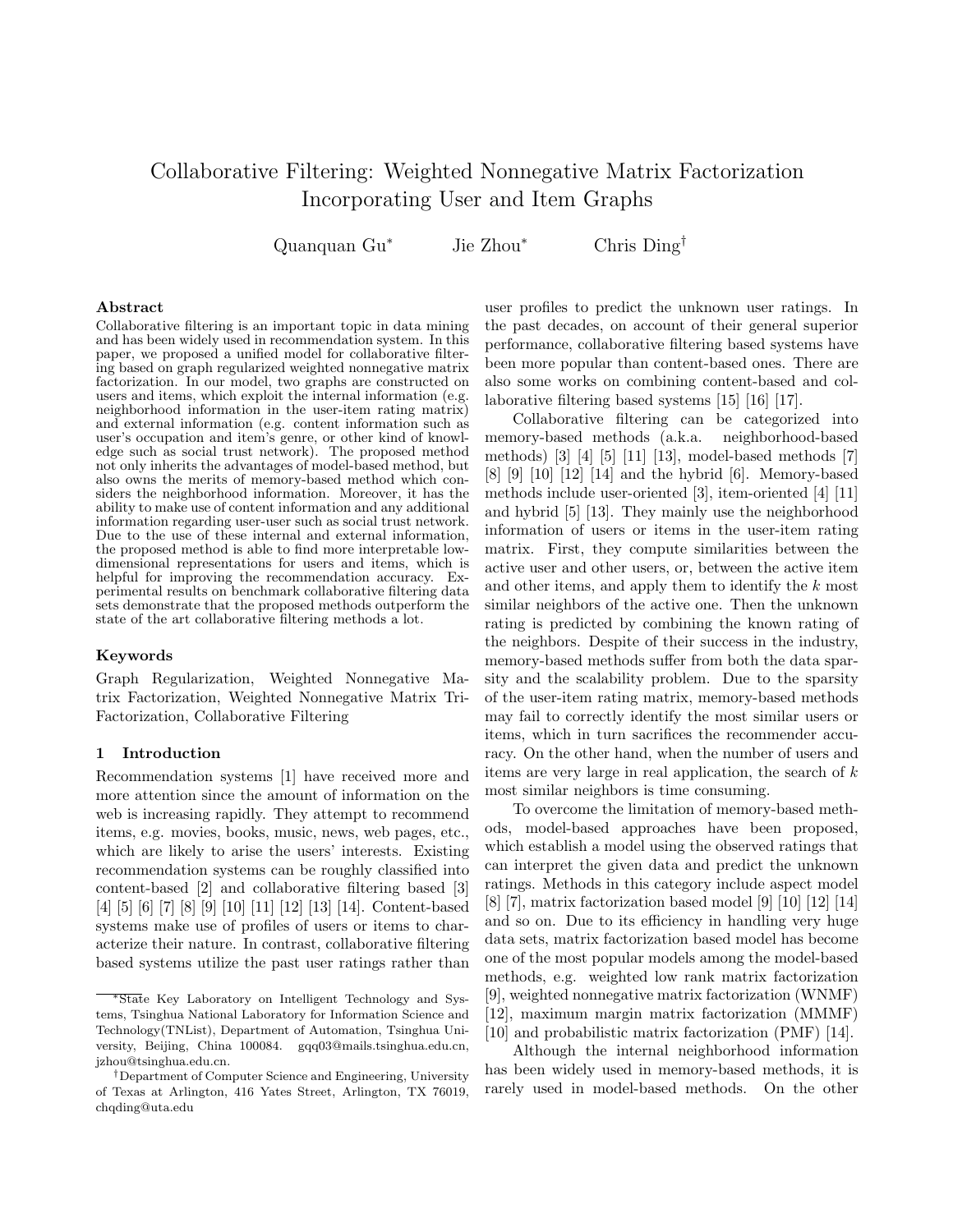hand, external information such as user's demographic information, item's genre information or social trust network plays very important role in content-based recommendation systems. For instance, users with similar occupations may have similar interest in products. Movies of the same genre may be liked similarly by people. And a user usually asks his/her trusted person for the recommendation on products. Nevertheless, this external information is usually neglected in collaborative filtering based system.

Based on these observations, in this paper, we proposed a unified model for collaborative filtering based on graph regularized weighted nonnegative matrix factorization. We construct two graphs on the users and items respectively, to exploit the internal and external information. Thus our method not only inherits the advantages of model-based methods, but also owns the merits of memory-based methods which take into account the neighborhood information. Moreover, our method has the ability to make use of the user's demographic information and item's genre information which is used by content-based recommendation systems and any additional information regarding user-user such as social trust network. Due to the use of these information, our method is able to find more interpretable low-dimensional representations for users and items, which consequently improve the recommendation performance. In addition, we present a graph regularized weighted nonnegative matrix tri-factorization model as an extension, which is more suitable for graph regularization on both items and users simultaneously. Experiments on benchmark data sets demonstrate that the proposed methods have a better performance than the state of the art collaborative filtering methods.

The remainder of this paper is organized as follows. In Section 2, we introduce problem formulation and notations. In Section 3 and Section 4, we introduce user graph and item graph respectively. In Section 5, we present graph regularized weighted matrix factorization model for collaborative filtering. In Section 6, we extend the model to nonnegative matrix tri-factorization. The experiments on benchmark collaborative filtering data sets are demonstrated in Section 7. Finally, we draw a conclusion and point out the future works in Section 8.

### 2 Problem Formulation & Notations

Before going any further, let's first introduce the problem formulation and notations. Suppose we have M movies and N users, and integer rating values from 1 to K.  $\mathbf{X} \in \mathbb{R}_+^{N \times M}$  is the rating matrix, where  $\mathbf{X}_{ij}$  represents the rating of user i for movie j.  $X$  is sparse because many elements are missing, and each such element  $X_{ij}$  is assigned 0 to indicate that item j has not

been rated by user i.  $\mathbf{Y} \in \mathbb{R}^{N \times M}$  is an indicator matrix where  $Y_{ij} = 1$  if user i rated item j and  $Y_{ij} = 0$ otherwise.

We denote by  $\mathbf{x}_i, 1 \leq i \leq N$  and  $\mathbf{x}_{\cdot j}, 1 \leq j \leq M$ the *i*th row and *j*th column of  $X$ , which represent the ith user's ratings to all items and all users' ratings to the jth item, respectively.

In matrix factorization based model, we usually seek two low-rank matrices  $\mathbf{U} \in \mathbb{R}_{+}^{N \times d}$  and  $\mathbf{V} \in \mathbb{R}_{+}^{M \times d}$ . The row vector  $\mathbf{u}_i, 1 \leq i \leq N$  and  $\mathbf{v}_j, 1 \leq j \leq M$  represent the low-dimensional representations of users and items respectively.

#### 3 User Graph

 $(3.1)$ 

Graph regularization [18] has been widely used in dimensionality reduction[19] [20], clustering [21] [22], coclustering [23], semi-supervised clustering [24] and semisupervised learning [25] [26] [27]. In our study, in order to incorporate the internal and external information in model-based collaborative filtering, we adopt graph regularization. Generally speaking, we construct two graphs: one is the user graph, the other is the item graph. In this section, we will introduce user graph. The item graph will be introduced in the next section.

We construct an undirected weighted graph  $\mathcal{G}_U$  =  $(V_U, \mathcal{E}_U)$  on users, namely *user graph*, whose vertex set  $V_U$  corresponds to users  $\{x_1, \ldots, x_N\}$ . The graph regularization on user graph is formulated as

$$
\frac{1}{2} \sum_{ij} ||\mathbf{u}_{i\cdot} - \mathbf{u}_{j\cdot}||^2 W_{ij}^U
$$
\n
$$
= \sum_{i,j} \mathbf{u}_{i\cdot} W_{ij}^U \mathbf{u}_{i\cdot}^T - \sum_{i,j} \mathbf{u}_{i\cdot} W_{ij}^U \mathbf{u}_{j\cdot}^T
$$
\n
$$
= \sum_{i} \mathbf{u}_{i\cdot} D_{ii}^U \mathbf{u}_{i\cdot}^T - \sum_{i,j} \mathbf{u}_{i\cdot} W_{ij}^U \mathbf{u}_{j\cdot}^T
$$
\n
$$
= \text{tr}(\mathbf{U}^T (\mathbf{D}^U - \mathbf{W}^U) \mathbf{U})
$$
\n
$$
= \text{tr}(\mathbf{U}^T \mathbf{L}_U \mathbf{U})
$$

where  $\text{tr}(\cdot)$  denotes the matrix trace,  $\mathbf{W}^U = [W_{ij}^U]$  is the symmetric adjacency matrix which encodes the user the symmetric adjacency matrix which encodes the user<br>information,  $D_{ii}^U = \sum_j W_{ij}^U$  is a diagonal matrix, and  $\mathbf{L}_U = \mathbf{D}^U - \mathbf{W}^U$  is the graph Laplacian [28] of the user graph  $\mathcal{G}_U$ . The crucial part of graph regularization is the definition of the adjacency matrix  $\mathbf{W}^{U}$ , which encodes desired information. In the following, we will introduce how to define proper adjacency matrix to encode various useful information.

3.1 Neighborhood Information The neighborhood information of users in the user-item rating matrix is widely used in user-oriented memory-based methods [3] [29]. Since the user-item rating matrix is very sparse,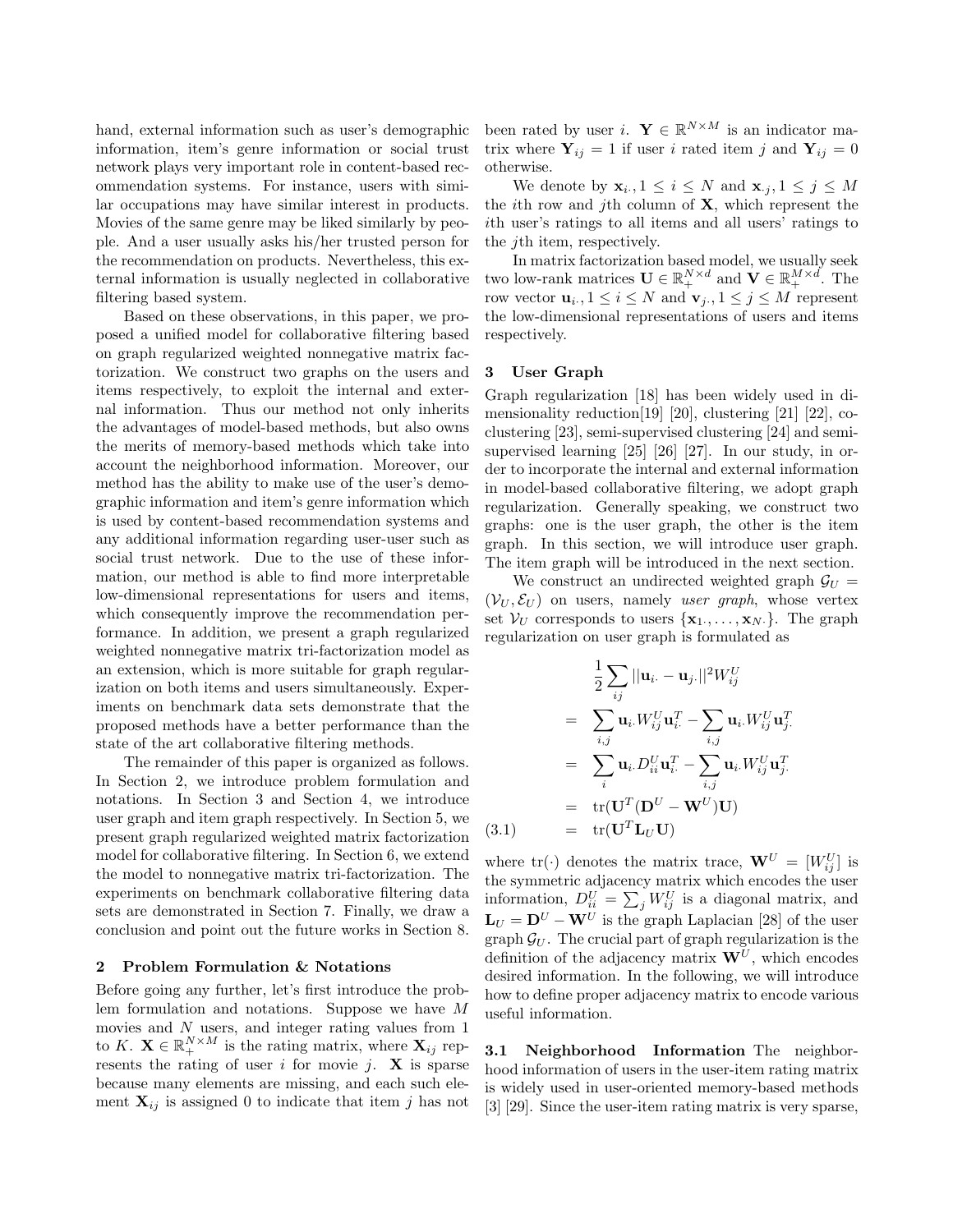ordinary matrix factorization does not work well. Here we will use the neighborhood information of users to aid matrix factorization to get more interpretable lowdimensional representations. The basic assumption of user-oriented memory-based methods is: if two users have similar ratings on common items, then they probably have similar ratings on the other items. This can be embodied by the adjacency matrix on user graph as follows,

(3.2)  
\n
$$
W_{ij}^U = \begin{cases}\n\operatorname{sim}(\mathbf{x}_i, \mathbf{x}_j.), & \text{if } \mathbf{x}_j \in \mathcal{N}(\mathbf{x}_i) \text{ or } \mathbf{x}_i \in \mathcal{N}(\mathbf{x}_j.) \\
0, & \text{otherwise.}\n\end{cases}
$$

where  $\mathcal{N}(\mathbf{x}_i)$  denotes the k-nearest neighbor of  $\mathbf{x}_i$  and  $sim(\mathbf{x}_i, \mathbf{x}_j)$  is the similarity between users. There exist a number of different similarities in the literature [4], e.g. cosine distance, Pearson correlation coefficients and adjusted cosine distance. In our experiment, we use cosine distance for simplicity.

3.2 User's Demographic Information Demographic information of users has been widely used in content-based recommendation system. User demographic information includes age, gender and occupation (e.g. administrator, artist, doctor, educator, engineer, executive and so on). The basic assumption of content-based recommendation system which uses user's demographic information is: if two users have the same gender, similar ages, and the same occupation, then they probably have the similar ratings on the *items.* We denote by  $\mathbf{f}_i^U$ , the feature vector which characterizes the demographic information of user  $i$ , then the assumption can be embodied by the adjacency matrix on user graph as follows,

(3.3) 
$$
W_{ij}^U = sim(\mathbf{f}_i^U, \mathbf{f}_j^U)
$$

where  $sim(\mathbf{f}_i^U, \mathbf{f}_j^U)$  is the similarity between the feature vectors of user  $i$  and user  $j$ . In our experiment, we use cosine distance for simplicity.

3.3 Social Trust Network Traditional recommendation systems ignore the social interactions or relationship among users. However, the recommendation is sometimes a social activity. For example, we usually ask a friend for a recommendation of movies to see or books to read. [30] revealed that friends are more qualified to make good and useful recommendations than traditional recommendation system which does not consider the social network of users. To this end, [31] proposed a matrix factorization method to exploit the social network information. In our study, we use a directed graph to characterize the social trust network, whose adjacency matrix is defined as

(3.4) 
$$
W_{ij}^U = \begin{cases} 1, & \text{if user } i \text{ trusts user } j \\ 0, & \text{otherwise.} \end{cases}
$$

Since the graph is directed, the graph regularization in Eq.(3.1) does not work anymore. We turn to directed graph regularization [32] instead. A direct graph  $\mathcal{G} =$  $(V, \mathcal{E})$  consists of a finite vertex set V together with an edge set  $\mathcal{E} \subseteq \mathcal{V} \times \mathcal{V}$ . An edge of a directed graph is an ordered pair  $[i, j]$  where i and j are the vertex indices. Each edge associates a weight  $W_{ij}$ . The indegree of the *i*th vertex is defined as  $D_i^- = \sum_{j \to i} W_{ji}$ , where  $j \rightarrow i$  denotes the *j*th vertex has a directed link pointing to the ith vertex, while out-degree of the ith pointing to the *i*th vertex, while out-degree of the *i*th<br>vertex is defined as  $D_i^+ = \sum_{i \to j} W_{ij}$ , where  $i \to j$ denotes the ith vertex has a directed link pointing to the jth vertex. Given a weighted directed graph, we define a transition probability function of random walk as  $P_{ij} = W_{ij}/D_i^+$  for all  $[i, j] \in \mathcal{E}$ , and 0 otherwise. as  $P_{ij} = W_{ij}/D_i$  for all  $[i, j] \in \mathcal{E}$ , and 0 otherwise.<br>It is obvious that it satisfies  $\sum_j P_{ij} = 1$ . Assume the stationary distribution for *i*th vertex is  $\Pi_i$ . Then it stationary distribution for the vertex is  $\Pi_i$ . Then it satisfies  $\sum_i \Pi_i = 1$  and  $\Pi_j = \sum_{i \to j} \Pi_i P_{ij}$ . Then graph regularization on directed graph can be formulated as

$$
\frac{1}{2} \sum_{[i,j] \in \mathcal{E}} ||\mathbf{u}_{i.} - \mathbf{u}_{j.}||^{2} \Pi_{i} P_{ij}
$$
\n
$$
= \frac{1}{4} \sum_{j} (\sum_{i \to j} ||\mathbf{u}_{i.} - \mathbf{u}_{j.}||^{2} \Pi_{i} P_{ij})
$$
\n
$$
+ \sum_{j \to i} ||\mathbf{u}_{j.} - \mathbf{u}_{i.}||^{2} \Pi_{j} P_{ji})
$$
\n
$$
= \frac{1}{4} \sum_{j} (2 \sum_{i \to j} \mathbf{u}_{i.} \Pi_{i} P_{ij} \mathbf{u}_{i.}^{T} - 2 \sum_{i \to j} \mathbf{u}_{i.} \Pi_{i} P_{ij} \mathbf{u}_{j.}^{T}
$$
\n
$$
+ 2 \sum_{j \to i} \mathbf{u}_{j.} \Pi_{j} P_{ji} \mathbf{u}_{j.}^{T} - 2 \sum_{j \to i} \mathbf{u}_{j.} \Pi_{j} P_{ji} \mathbf{u}_{i.}^{T})
$$
\n
$$
= \sum_{j} \mathbf{u}_{j.} \Pi_{j} \mathbf{u}_{j.}^{T} - \frac{1}{2} \sum_{j} (\sum_{i \to j} \mathbf{u}_{i.} \Pi_{i} P_{ij} \mathbf{u}_{j.}^{T})
$$
\n
$$
+ \sum_{j \to i} \mathbf{u}_{j.} \Pi_{j} P_{ji} \mathbf{u}_{i.}^{T})
$$
\n
$$
= \text{tr}(\mathbf{U}^{T} (\mathbf{I} - \frac{1}{2} (\mathbf{I} \mathbf{I} \mathbf{P} + \mathbf{P}^{T} \mathbf{I} \mathbf{I})) \mathbf{U})
$$
\n
$$
= \text{tr}(\mathbf{U}^{T} \mathbf{L} \mathbf{U})
$$

where  $\mathbf{L} = \mathbf{\Pi} - \frac{1}{2}(\mathbf{\Pi} \mathbf{P} + \mathbf{P}^T \mathbf{\Pi})$  is graph Laplacian of directed graph,  $\Pi_{ii} = \Pi_i$  is a diagonal matrix and  $\mathbf{P} = [P_{ij}]$ . Till now, we have introduced the graph regularization on the directed graph which is associated to the social trust network.

 $(3.5)$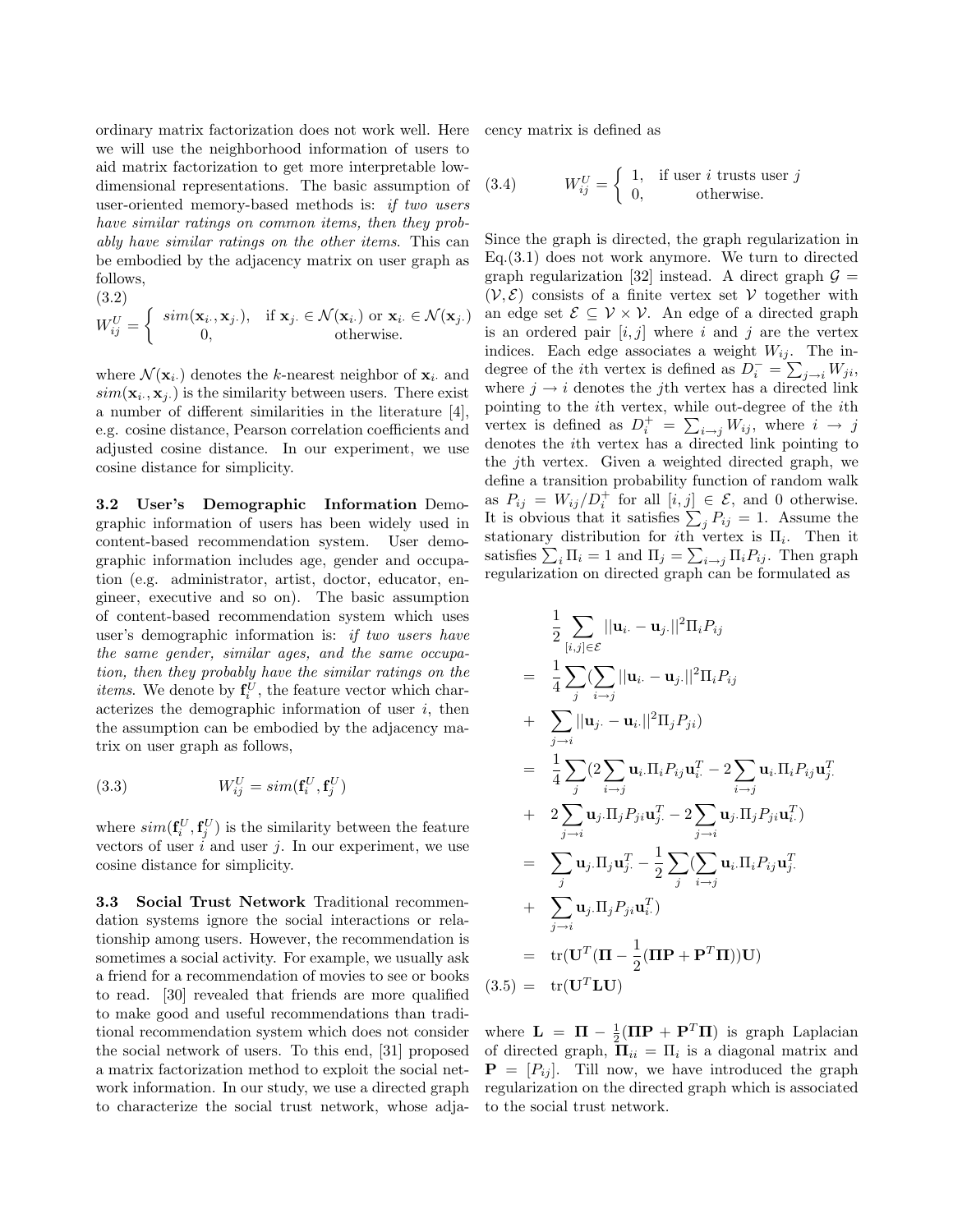#### 4 Item Graph

Likewise, we construct an undirected weighted graph  $\mathcal{G}_V = (\mathcal{V}_V, \mathcal{E}_V)$  on items, namely item graph, whose vertex set  $V_V$  corresponds to items  $\{x_{.1}, \ldots, x_{.M}\}$ . The graph regularization on item graph is formulated as

(4.6) 
$$
\frac{1}{2} \sum_{ij} ||\mathbf{v}_{i} - \mathbf{v}_{j}||^{2} W_{ij}^{V}
$$

$$
= \text{tr}(\mathbf{V}^{T}(\mathbf{D}^{V} - \mathbf{W}^{V})\mathbf{V})
$$

$$
= \text{tr}(\mathbf{V}^{T}\mathbf{L}_{V}\mathbf{V})
$$

where  $\mathbf{W}^V = [W_{ij}^V]$  is the symmetric adjacency matrix which encodes the item information,  $D_{ii}^V = \sum_j W_{ij}^V$  is a diagonal matrix, and  $\mathbf{L}_V = \mathbf{D}^V - \mathbf{W}^V$  is the graph Laplacian [28] of the item graph  $\mathcal{G}_V$ .

4.1 Neighborhood Information As in user graph, the neighborhood information of items in the user-item rating matrix is also very useful and has been used in item-oriented memory-based method [4] [11]. The basic assumption of item-oriented memory-based methods is: if two items have similar ratings by common users, then they probably have similar ratings by the other users. This can be embodied by the adjacency matrix on item graph as follows,  $(4.7)$ 

$$
W_{ij}^V = \begin{cases} \quad \text{sim}(\mathbf{x}_{\cdot i}, \mathbf{x}_{\cdot j}), & \text{if } \mathbf{x}_{\cdot j} \in \mathcal{N}(\mathbf{x}_{\cdot i}) \text{ or } \mathbf{x}_{\cdot i} \in \mathcal{N}(\mathbf{x}_{\cdot j})\\ 0, & \text{otherwise.} \end{cases}
$$

where  $\mathcal{N}(\mathbf{x}_{i})$  denotes the k-nearest neighbor of  $\mathbf{x}_{i}$  and  $sim(\mathbf{x}_{i}, \mathbf{x}_{j})$  is the similarity between items. In our experiment, we use cosine distance for simplicity.

4.2 Item's Genre Information Genre information of items has also been widely used in content-based recommendation system. Take movie for example, its genre may be Action, Adventure, Animation, Children's, Comedy, Crime, Documentary, Drama, Fantasy, Romance, War and so on. The basic assumption of content-based recommendation system which uses item genre is if two items have the same genre, then they probably have the similar ratings by the users. The basic assumption of content-based recommendation system which uses item's genre information is: if two items have the same genre, then they probably have the similar ratings by the users. We denote by  $\mathbf{f}_i^V$ , the feature vector which characterizes the genre information of item i, then the assumption can be embodied by the adjacency matrix on item graph as follows,

(4.8) 
$$
W_{ij}^V = sim(\mathbf{f}_i^V, \mathbf{f}_j^V)
$$

where  $\textit{sim}(\mathbf{f}^V_i, \mathbf{f}^V_j)$  is the similarity between the genre information of item  $i$  and item  $j$ . In our experiment, we use cosine distance for simplicity.

# 5 Graph Regularized Weighted Nonnegative Matrix Factorization

Till now, we have introduced graph regularization on user and item graphs. In this section, we propose graph regularized weighted nonnegative matrix factorization, which unifies graph regularization and weighted nonnegative matrix factorization. We first review weighted nonnegative matrix factorization in the following.

5.1 Weighted Nonnegative Matrix Factoriza**tion** Given a nonnegative rating matrix  $\mathbf{X} \in \mathbb{R}_+^{N \times M}$ , Weighted Nonnegative Matrix Factorization (WNMF) [12] aims to find two nonnegative matrices  $\mathbf{U} \in \mathbb{R}_+^{N \times d}$ and  $\mathbf{V} \in \mathbb{R}_{+}^{M \times d}$  which minimize the following objective

$$
J_{WNMF} = \sum_{i=1}^{N} \sum_{j=1}^{M} \mathbf{Y}_{ij} (\mathbf{X}_{ij} - (\mathbf{U}\mathbf{V}^T)_{ij})^2
$$
  
= 
$$
||\mathbf{Y} \odot (\mathbf{X} - \mathbf{U}\mathbf{V}^T)||_F^2,
$$
  
(5.9) s.t. 
$$
\mathbf{U} \ge 0, \mathbf{V} \ge 0,
$$

where  $\odot$  is Hadamard product (element-wise product).  $|| \cdot ||_F$  is Frobenius norm, Y is the indicator matrix.  $Eq.(5.9)$  can be optimized by iterative multiplicative updating algorithm as follows

$$
\mathbf{U}_{ij} \leftarrow \mathbf{U}_{ij} \frac{(\mathbf{Y} \odot \mathbf{X} \mathbf{V})_{ij}}{(\mathbf{Y} \odot (\mathbf{U} \mathbf{V}^T) \mathbf{V})_{ij}} \n(5.10) \qquad \mathbf{V}_{ij} \leftarrow \mathbf{V}_{ij} \frac{((\mathbf{Y} \odot \mathbf{X})^T \mathbf{U})_{ij}}{((\mathbf{Y} \odot \mathbf{U} \mathbf{V}^T)^T \mathbf{U})_{ij}}.
$$

5.2 Objective Based on the graph regularizations on item graph and user graph introduced in previous sections, we propose a Graph Regularized Weighted Nonnegative Matrix Factorization (GWNMF), which minimizes the following objective,

$$
J_{GWNMF} = ||\mathbf{Y} \odot (\mathbf{X} - \mathbf{U}\mathbf{V}^T)||_F^2
$$
  
+  $\lambda \text{tr}(\mathbf{U}^T \mathbf{L}_U \mathbf{U}) + \mu \text{tr}(\mathbf{V}^T \mathbf{L}_V \mathbf{V})$   
(5.11) s.t.  $\mathbf{U} \ge 0, \mathbf{V} \ge 0$ 

where  $\lambda, \mu \geq 0$  are regularization parameters balancing the reconstruction error of WNMF in the first term and graph regularizations in the second and third term. When letting  $\lambda = \mu = 0$ , GWNMF degenerates to ordinary weighted nonnegative matrix factorization in Eq.(5.9). Note that similar models have been proposed in [21] [22], which address clustering on data manifold.

If we look closely, we can find that there is a potential problem in  $Eq.(5.11)$ , when we use graph regularization on user graph and item graph together.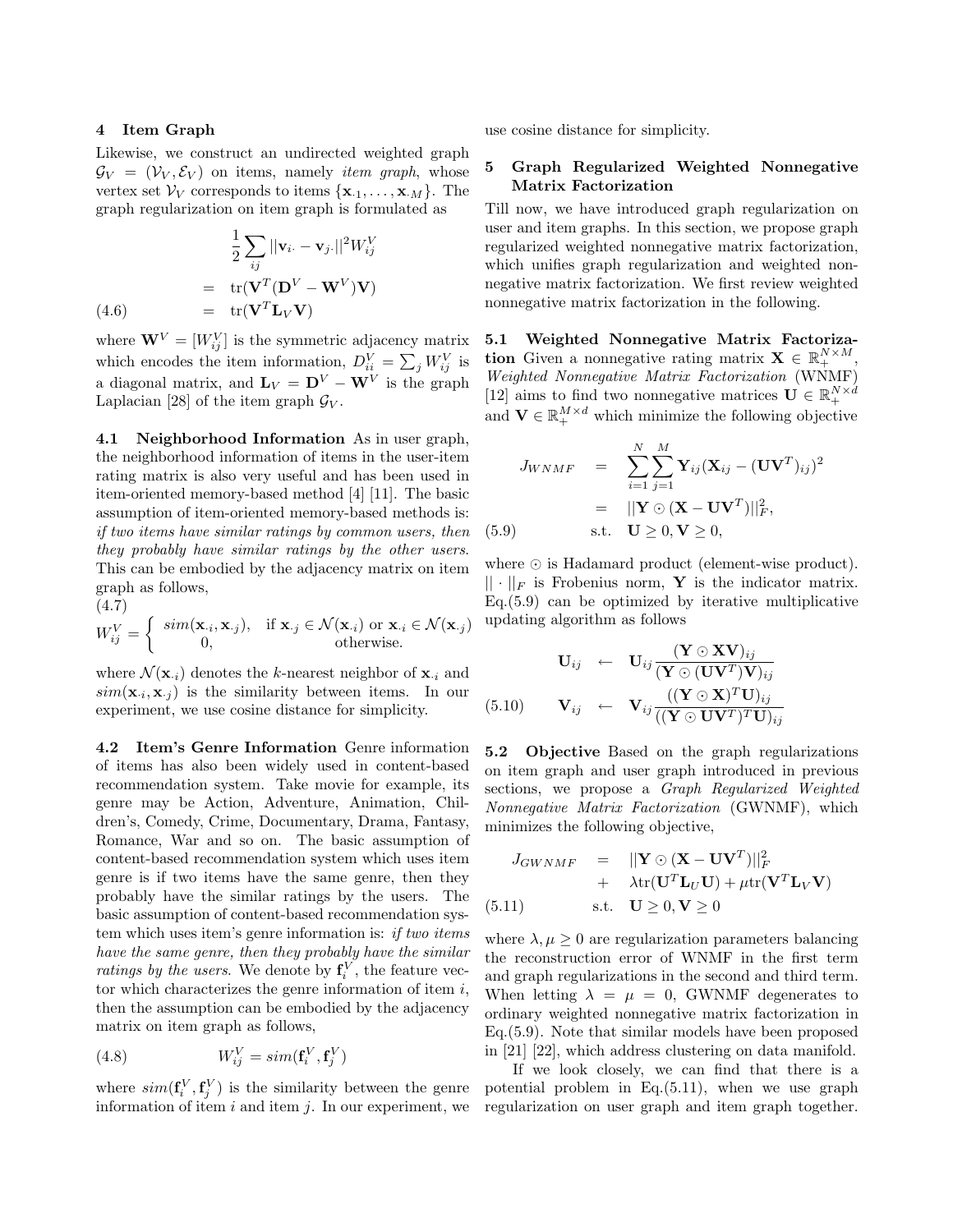That is, when setting  $\lambda$  and  $\mu$  to positive simultaneously, there is a contradiction between minimizing the three terms. To overcome this problem, we will extend our model to Graph Regularized Weighted Nonnegative Matrix Tri-Factorization in the next section. Here, we set  $\lambda$  or  $\mu$  to positive and the other to zero when we use GWNMF. To make the objective in Eq.(5.11) lower bounded, when  $\lambda = 0$ , we use  $L_2$  normalization on columns of  $V$  in the optimization, and compensate the norms of **V** to **U**. And when  $\mu = 0$ , we use  $L_2$ normalization on columns of U in the optimization, and compensate the norms of U to V.

5.3 Optimization In the following, we will give the solution to  $Eq.(5.11)$ . For the sake of convenience, we will see both  $\lambda$  and  $\mu$  as positive in the derivation. As we see, minimizing Eq. $(5.11)$  is with respect to U and V, and we cannot give a closed-form solution. We will present an alternating scheme to optimize the objective. In other words, we will optimize the objective with respect to one variable while fixing the other one. This procedure repeats until convergence.

5.3.1 Computation of U Optimizing Eq.(5.11) with respect to U is equivalent to optimizing

$$
L(\mathbf{U}) = ||\mathbf{Y} \odot (\mathbf{X} - \mathbf{U}\mathbf{V}^T)||_F^2 + \lambda \text{tr}(\mathbf{U}^T \mathbf{L}_U \mathbf{U})
$$
  
(5.12) s.t.  $\mathbf{U} \ge 0$ 

The derivative of  $L(U)$  with respect to U is

$$
(5.13)\ \frac{\partial L(\mathbf{U})}{\partial \mathbf{U}} = -2\mathbf{Y} \odot \mathbf{X} \mathbf{V} + 2\mathbf{Y} \odot (\mathbf{U}\mathbf{V}^T)\mathbf{V} + 2\lambda \mathbf{L}_U \mathbf{U}
$$

Using the Karush-Kuhn-Tucker complementary condition [33] for the nonnegativity of U, we get

(5.14) 
$$
[-\mathbf{Y} \odot \mathbf{X} \mathbf{V} + \mathbf{Y} \odot (\mathbf{U} \mathbf{V}^T) \mathbf{V} + \lambda \mathbf{L}_U \mathbf{U}]_{ij} \mathbf{U}_{ij} = 0
$$

Since  $L_U$  may take any signs, we decompose it as  ${\bf L}_U = {\bf L}_U^+ - {\bf L}_U^-$ , where  ${\bf A}_{ij}^+ = ( |{\bf A}_{ij}| + {\bf A}_{ij} )/2$  and  $\mathbf{A}_{ij}^- = (|\mathbf{A}_{ij}| - \mathbf{A}_{ij})/2$ , then

(5.15) 
$$
\begin{aligned}\n&[-\mathbf{Y} \odot \mathbf{X} \mathbf{V} + \mathbf{Y} \odot (\mathbf{U} \mathbf{V}^T) \mathbf{V} \\
&+ \lambda \mathbf{L}_U^+ \mathbf{U} - \lambda \mathbf{L}_U^- \mathbf{U} \big]_{ij} \mathbf{U}_{ij} = 0\n\end{aligned}
$$

Eq.(5.15) leads to the following updating formula

(5.16) 
$$
\mathbf{U}_{ij} \leftarrow \mathbf{U}_{ij} \sqrt{\frac{[\mathbf{Y} \odot \mathbf{X} \mathbf{V} + \lambda \mathbf{L}_U^- \mathbf{U}]_{ij}}{[\mathbf{Y} \odot (\mathbf{U} \mathbf{V}^T)\mathbf{V} + \lambda \mathbf{L}_U^+ \mathbf{U}]_{ij}}}
$$

5.3.2 Computation of V Optimizing Eq.(5.11) with respect to  $V$  is equivalent to optimizing

$$
L(\mathbf{V}) = ||\mathbf{Y} \odot (\mathbf{X} - \mathbf{U}\mathbf{V}^T)||_F^2 + \mu \text{tr}(\mathbf{V}^T \mathbf{L}_V \mathbf{V})
$$
  
(5.17) s.t.  $\mathbf{V} \ge 0$ 

The derivative of  $L(V)$  with respect to V is (5.18)

$$
\frac{\partial L(\mathbf{V})}{\partial \mathbf{V}} = -2(\mathbf{Y} \odot \mathbf{X})^T \mathbf{U} + 2(\mathbf{Y} \odot (\mathbf{U}\mathbf{V}^T))^T \mathbf{U} + 2\mu \mathbf{L}_V \mathbf{V}
$$

Using the Karush-Kuhn-Tucker complementary condition [33] for the nonnegativity of  $V$ , we get (5.19)

$$
[-(\mathbf{Y} \odot \mathbf{X})^T \mathbf{U} + (\mathbf{Y} \odot (\mathbf{U}\mathbf{V}^T))^T \mathbf{U} + \mu \mathbf{L}_V \mathbf{V}]_{ij} \mathbf{V}_{ij} = 0
$$

Since  $L_V$  may take any signs, we decompose it as  $\mathbf{L}_V = \mathbf{L}_V^+ - \mathbf{L}_V^-$ , then

$$
[-(\mathbf{Y} \odot \mathbf{X})^T \mathbf{U} + (\mathbf{Y} \odot (\mathbf{U}\mathbf{V}^T))^T \mathbf{U} + \mu \mathbf{L}_{V}^{+} \mathbf{V} - \mu \mathbf{L}_{V}^{-} \mathbf{V}]_{ij} \mathbf{V}_{ij} = 0
$$

Eq.(5.20) leads to the following updating formula

(5.21) 
$$
\mathbf{V}_{ij} \leftarrow \mathbf{V}_{ij} \sqrt{\frac{\left[ (\mathbf{Y} \odot \mathbf{X})^T \mathbf{U} + \mu \mathbf{L}_V^- \mathbf{V} \right]_{ij}}{\left[ (\mathbf{Y} \odot (\mathbf{U} \mathbf{V}^T))^T \mathbf{U} + \mu \mathbf{L}_V^+ \mathbf{V} \right]_{ij}}}
$$

5.4 Convergence Analysis In the following, we will investigate the convergence of the updating formulas in  $Eq.(5.16)$  and  $Eq.(5.21)$ . We use the auxiliary function approach [34] to prove the convergence of the algorithm.

DEFINITION 5.1. [34]  $Z(h, h')$  is an auxiliary function for  $F(h)$  if the conditions

$$
Z(h, h') \ge F(h), Z(h, h) = F(h),
$$

are satisfied.

LEMMA 5.1. [34] If Z is an auxiliary function for F, then F is non-increasing under the update

$$
h^{(t+1)} = \arg\min_h Z(h, h^{(t)})
$$

*Proof.* 
$$
F(h^{(t+1)}) \leq Z(h^{(t+1)}, h^{(t)}) \leq Z(h^{(t)}, h^{(t)}) = F(h^{(t)})
$$

LEMMA 5.2. [35] For any nonnegative matrices  $A \in$  $\mathbb{R}^{n \times n}$ ,  $\mathbf{B} \in \mathbb{R}^{k \times k}$ ,  $\mathbf{S} \in \mathbb{R}^{n \times k}$ ,  $\mathbf{S'} \in \mathbb{R}^{n \times k}$ , and  $\mathbf{A}$ ,  $\mathbf{B}$  are symmetric, then the following inequality holds

$$
\sum_{i=1}^{n} \sum_{p=1}^{k} \frac{\mathbf{(AS'B)}_{ip} \mathbf{S}_{ip}^{2}}{\mathbf{S}_{ip}'} \ge tr(\mathbf{S}^{T} \mathbf{ASB})
$$

THEOREM 5.1. Let (5.22)  $\hat{J}(\mathbf{U}) = \textit{tr}(\lambda \mathbf{U}^T \mathbf{L}_U \mathbf{U} - 2 \mathbf{Y} \odot \mathbf{X} \mathbf{V} \mathbf{U}^T + \mathbf{Y} \odot (\mathbf{U} \mathbf{V}^T) \mathbf{V} \mathbf{U}^T)$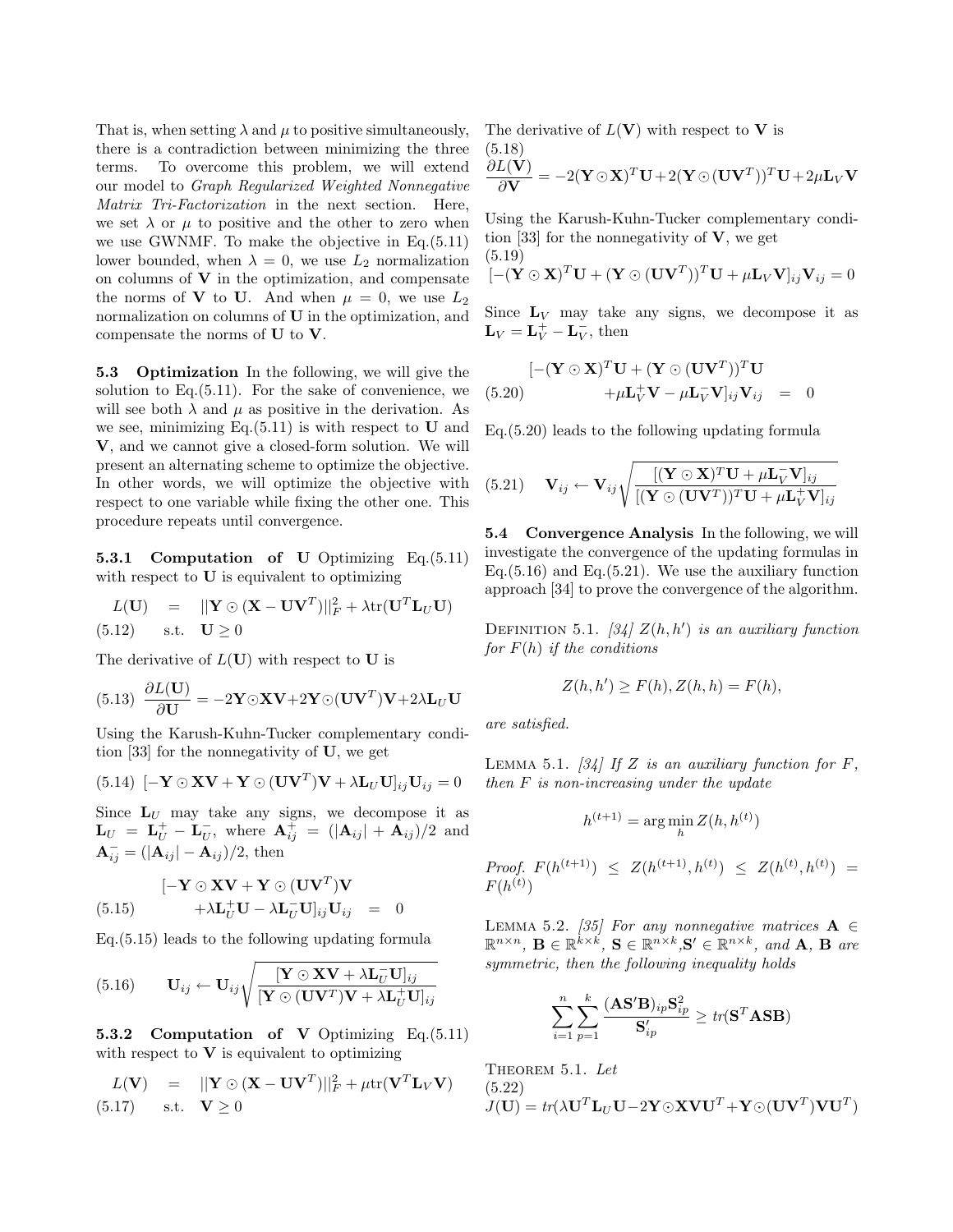Then the following function

$$
Z(\mathbf{U}, \mathbf{U}') = \lambda \sum_{ij} \frac{(\mathbf{L}_U^+ \mathbf{U}')_{ij} \mathbf{U}_{ij}^2}{\mathbf{U}_{ij}'} - \lambda \sum_{ijk} (\mathbf{L}_U^-)_{jk} \mathbf{U}_{ji}' \mathbf{U}_{ki}' (1 + \log \frac{\mathbf{U}_{ji} \mathbf{U}_{ki}}{\mathbf{U}_{ji}' \mathbf{U}_{ki}'}) - 2 \sum_{ij} (\mathbf{Y} \odot \mathbf{X} \mathbf{V})_{ij} \mathbf{U}_{ij}' (1 + \log \frac{\mathbf{U}_{ij}}{\mathbf{U}_{ij}'}) + \sum_{ij} \frac{(\mathbf{Y} \odot (\mathbf{U}' \mathbf{V}^T) \mathbf{V})_{ij} \mathbf{U}_{ij}^2}{\mathbf{U}_{ij}'}
$$

is an auxiliary function for  $J(U)$ . Furthermore, it is a convex function in U and its global minimum is

(5.23) 
$$
\mathbf{U}_{ij} = \mathbf{U}_{ij} \sqrt{\frac{[\mathbf{Y} \odot \mathbf{X} \mathbf{V} + \lambda \mathbf{L}_U^- \mathbf{U}]_{ij}}{[\mathbf{Y} \odot (\mathbf{U} \mathbf{V}^T) \mathbf{V} + \lambda \mathbf{L}_U^+ \mathbf{U}]_{ij}}}
$$

Proof. It can be proved by Lemma 5.2 and the inequality:  $z \geq 1 + \log z, \forall z > 0$ . Please refer to [22] [36] for more details.

THEOREM 5.2. Updating  **using Eq.(5.16) will mono**tonically decrease the value of the objective in Eq.(5.11), hence it converges.

Proof. By Lemma 5.1 and Theorem 5.1, we can get that  $J(\mathbf{U}^0) = Z(\mathbf{U}^0, \mathbf{U}^0) \geq Z(\mathbf{U}^1, \mathbf{U}^0) \geq J(\mathbf{U}^1) \geq \dots$ So  $J(\mathbf{U})$  is monotonically decreasing. Since  $J(\mathbf{U})$  is obviously bounded below, we prove this theorem.

THEOREM 5.3. Updating **V** using Eq.  $(5.21)$  will monotonically decrease the value of the objective in Eq.(5.11), hence it converges.

*Proof.* Note the symmetry of **U** and **V** in Eq.(5.11), it can be proved analogously as Theorem 5.2.

# 6 Graph Regularized Weighted Nonnegative Matrix Tri-Factorization

We have introduced graph regularized weighted nonnegative matrix factorization in last section. However, as we previously mentioned, there is a potential problem in GWNMF when we use item graph regularization and user graph regularization together. We will solve this problem by extending GWNMF to Graph Regularized Weighted Nonnegative Matrix Tri-Factorization.

6.1 Weighted Nonnegative Matrix Tri-Factorization Given a nonnegative rating matrix  $\mathbf{X} \quad \in \quad \mathbb{R}_{+}^{N \times M}, \quad Weighted \quad Nonnegative \quad Matrix \quad Tri-$ Factorization (WNMTF) aims to find three nonnegative matrices  $\mathbf{U} \in \mathbb{R}_+^{N \times m}$ ,  $\mathbf{S} \in \mathbb{R}_+^{m \times d}$  and  $\mathbf{V} \in \mathbb{R}_+^{M \times d}$ <br>which minimize the following objective

$$
J_{WNMTF} = \sum_{i=1}^{N} \sum_{j=1}^{M} \mathbf{Y}_{ij} (\mathbf{X}_{ij} - (\mathbf{U}\mathbf{S}\mathbf{V}^{T})_{ij})^{2}
$$
  
= 
$$
||\mathbf{Y} \odot (\mathbf{X} - \mathbf{U}\mathbf{S}\mathbf{V}^{T})||_{F}^{2},
$$
  
(6.24) 
$$
\text{s.t.} \quad \mathbf{U} \ge 0, \mathbf{S} \ge 0, \mathbf{V} \ge 0,
$$

where  $\odot$  is Hadamard product (element-wise product).  $|| \cdot ||_F$  is Frobenius norm, Y is the indicator matrix.

6.2 Objective Again, we propose a Graph Regularized Weighted Nonnegative Matrix Tri-Factorization (GWNMTF), which minimizes the following objective,

$$
J_{GWNMTF} = ||\mathbf{Y} \odot (\mathbf{X} - \mathbf{U}\mathbf{S}\mathbf{V}^T)||_F^2
$$
  
+ 
$$
\lambda \text{tr}(\mathbf{U}^T \mathbf{L}_U \mathbf{U}) + \mu \text{tr}(\mathbf{V}^T \mathbf{L}_V \mathbf{V})
$$
  
(6.25) s.t. 
$$
\mathbf{U} \ge 0, \mathbf{S} \ge 0, \mathbf{V} \ge 0
$$

where  $\lambda, \mu \geq 0$  are regularization parameters balancing the reconstruction error of WNMTF in the first term and graph regularizations in the second and third term. When letting  $\lambda = \mu = 0$ , GWNMTF degenerates to ordinary weighted nonnegative matrix tri-factorization in Eq.(6.24). Note that similar matrix factorization models have been proposed in [23] and [24], which address co-clustering on manifolds, and semi-supervised  $\text{co-clustering respectively}^1$ . To make the objective in Eq.(6.25) lower bounded, we use  $L_2$  normalization on columns of  $U$  and  $V$  in the optimization, and compensate the norms of  $U$  and  $V$  to  $S$ .

#### 6.3 Optimization

 $(6.26)$ 

6.3.1 Computation of S Optimizing Eq.(6.25) with respect to S is equivalent to optimizing

$$
L(\mathbf{S}) = ||\mathbf{Y} \odot (\mathbf{X} - \mathbf{U}\mathbf{S}\mathbf{V}^T)||_F^2
$$
  
s.t. 
$$
\mathbf{S} \ge 0
$$

The derivative of  $L(S)$  with respect to S is (6.27)

$$
\frac{\partial L(\mathbf{S})}{\partial \mathbf{S}} = -2\mathbf{U}^T(\mathbf{Y} \odot \mathbf{X})\mathbf{V} + 2\mathbf{U}^T(\mathbf{Y} \odot (\mathbf{U}\mathbf{S}\mathbf{V}^T))\mathbf{V}
$$

 $\overline{^{1}\text{In}}$  [23] [24], the authors omit the nonnegative constraint on S, thus their models can deal with general input data with mixed signs rather than nonnegative data. In collaborative filtering, the elements in the rating matrix are usually positive or missing, i.e. nonnegative, hence we add nonnegative constraint on S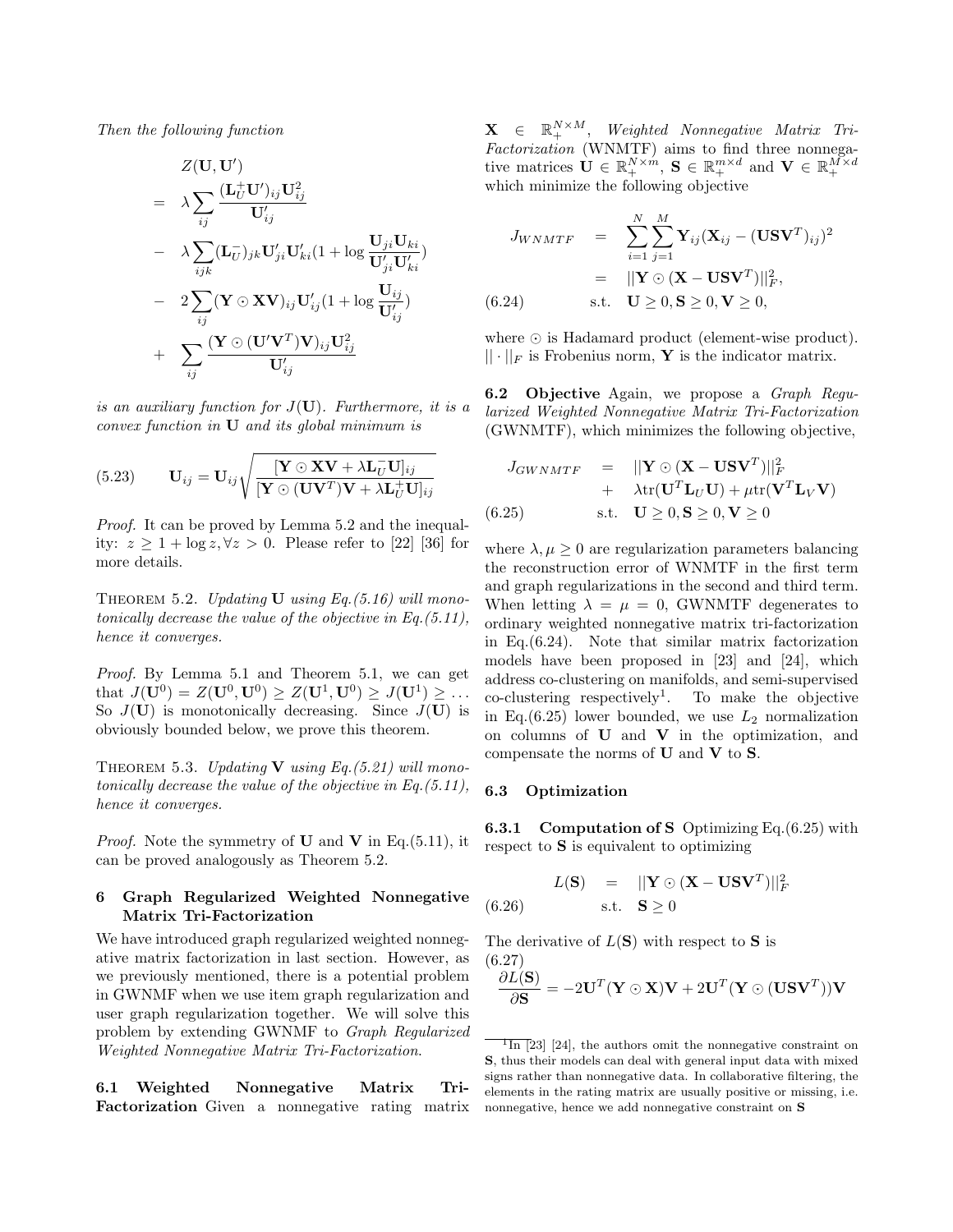Using the Karush-Kuhn-Tucker complementary condi-Eq.(6.38) leads to the following updating formula tion [33] for the nonnegativity of S, we get

$$
(6.28)
$$
  

$$
[-2\mathbf{U}^T(\mathbf{Y}\odot\mathbf{X})\mathbf{V}+2\mathbf{U}^T(\mathbf{Y}\odot(\mathbf{U}\mathbf{S}\mathbf{V}^T))\mathbf{V}]_{ij}\mathbf{S}_{ij}=0
$$

Eq.(6.28) leads to the following updating formula

(6.29) 
$$
\mathbf{S}_{ij} \leftarrow \mathbf{S}_{ij} \sqrt{\frac{[\mathbf{U}^T (\mathbf{Y} \odot \mathbf{X}) \mathbf{V}]_{ij}}{[\mathbf{U}^T (\mathbf{Y} \odot (\mathbf{U} \mathbf{S} \mathbf{V}^T)) \mathbf{V}]_{ij}}}
$$

6.3.2 Computation of U Optimizing Eq.(6.25) with respect to U is equivalent to optimizing

$$
L(\mathbf{U}) = ||\mathbf{Y} \odot (\mathbf{X} - \mathbf{U}\mathbf{S}\mathbf{V}^T)||_F^2 + \lambda \text{tr}(\mathbf{U}^T \mathbf{L}_U \mathbf{U})
$$
  
(6.30) s.t.  $\mathbf{U} \ge 0$ 

The derivative of  $L(U)$  with respect to U is  $(6.91)$ 

$$
\frac{\partial L(\mathbf{U})}{\partial \mathbf{U}} = -2\mathbf{Y} \odot \mathbf{X} \mathbf{V} \mathbf{S}^T + 2\mathbf{Y} \odot (\mathbf{U} \mathbf{S} \mathbf{V}^T) \mathbf{V} \mathbf{S}^T + 2\lambda \mathbf{L}_U \mathbf{U}
$$

Using the Karush-Kuhn-Tucker complementary condition [33] for the nonnegativity of U, we get (6.32)

$$
[-\mathbf{Y} \odot \mathbf{X} \mathbf{V} \mathbf{S}^T + \mathbf{Y} \odot (\mathbf{U} \mathbf{S} \mathbf{V}^T) \mathbf{V} \mathbf{S}^T + \lambda \mathbf{L}_U \mathbf{U}]_{ij} \mathbf{U}_{ij} = 0
$$

Since  $\mathbf{L}_U$  may take any signs, we decompose it as  $\mathbf{L}_U = \mathbf{L}_U^+ - \mathbf{L}_U^-,$  then

$$
[-\mathbf{Y} \odot \mathbf{X} \mathbf{V} \mathbf{S}^T + \mathbf{Y} \odot (\mathbf{U} \mathbf{S} \mathbf{V}^T) \mathbf{V} \mathbf{S}^T + \lambda \mathbf{L}_U^+ \mathbf{U} - \lambda \mathbf{L}_U^- \mathbf{U}]_{ij} \mathbf{U}_{ij} = 0
$$

Eq.(6.33) leads to the following updating formula

(6.34) 
$$
\mathbf{U}_{ij} \leftarrow \mathbf{U}_{ij} \sqrt{\frac{[\mathbf{Y} \odot \mathbf{X} \mathbf{V} \mathbf{S}^T + \lambda \mathbf{L}_U^- \mathbf{U}]_{ij}}{[\mathbf{Y} \odot (\mathbf{U} \mathbf{S} \mathbf{V}^T) \mathbf{V} \mathbf{S}^T + \lambda \mathbf{L}_U^+ \mathbf{U}]_{ij}}}
$$

6.3.3 Computation of V Optimizing Eq.(6.25) with respect to  $V$  is equivalent to optimizing

$$
L(\mathbf{V}) = ||\mathbf{Y} \odot (\mathbf{X} - \mathbf{U}\mathbf{S}\mathbf{V}^T)||_F^2 + \mu \text{tr}(\mathbf{V}^T \mathbf{L}_V \mathbf{V})
$$
  
(6.35) s.t.  $\mathbf{V} \ge 0$ 

The derivative of  $L(V)$  with respect to V is (6.36)

$$
\frac{\partial L(\mathbf{V})}{\partial \mathbf{V}} = -2(\mathbf{Y}\odot\mathbf{X})^T \mathbf{U}\mathbf{S} + 2(\mathbf{Y}\odot(\mathbf{U}\mathbf{S}\mathbf{V}^T))^T \mathbf{U}\mathbf{S} + 2\mu \mathbf{L}_V \mathbf{V}
$$

Using the Karush-Kuhn-Tucker complementary condition [33] for the nonnegativity of  $V$ , we get (6.37)

$$
[-(\mathbf{Y}\odot\mathbf{X})^T\mathbf{U}\mathbf{S}+(\mathbf{Y}\odot(\mathbf{U}\mathbf{S}\mathbf{V}^T))^T\mathbf{U}\mathbf{S}+\mu\mathbf{L}_V\mathbf{V}]_{ij}\mathbf{V}_{ij}=0
$$

Since  $L_V$  may take any signs, we decompose it as  $\mathbf{L}_V = \mathbf{L}_V^+ - \mathbf{L}_V^-$ , then

$$
[-(\mathbf{Y} \odot \mathbf{X})^T \mathbf{U} \mathbf{S} + (\mathbf{Y} \odot (\mathbf{U} \mathbf{S} \mathbf{V}^T))^T \mathbf{U} \mathbf{S}+ \mu \mathbf{L}_{V}^{\perp} \mathbf{V} - \mu \mathbf{L}_{V}^{\perp} \mathbf{V} \big]_{ij} \mathbf{V}_{ij} = 0
$$

(6.39) 
$$
\mathbf{V}_{ij} \leftarrow \mathbf{V}_{ij} \sqrt{\frac{\left[ (\mathbf{Y} \odot \mathbf{X})^T \mathbf{U} \mathbf{S} + \mu \mathbf{L}_V^- \mathbf{V} \right]_{ij}}{\left[ (\mathbf{Y} \odot (\mathbf{U} \mathbf{S} \mathbf{V}^T))^T \mathbf{U} \mathbf{S} + \mu \mathbf{L}_V^+ \mathbf{V} \right]_{ij}}}
$$

6.4 Convergence Analysis In the following, we will investigate the convergence of the updating formulas in Eq.(6.29), Eq.(6.34) and Eq.(6.39).

THEOREM 6.1. Let  
\n
$$
(6.40)
$$
\n
$$
J(\mathbf{S}) = tr(-2\mathbf{U}^T(\mathbf{Y}\odot\mathbf{X})\mathbf{V}\mathbf{S}^T + \mathbf{U}^T(\mathbf{Y}\odot(\mathbf{U}\mathbf{S}\mathbf{V}^T))\mathbf{V}\mathbf{S}^T)
$$

Then the following function

$$
Z(\mathbf{S}, \mathbf{S}') = -2 \sum_{ij} (\mathbf{U}^T (\mathbf{Y} \odot \mathbf{X}) \mathbf{V})_{ij} \mathbf{S}'_{ij} (1 + \log \frac{\mathbf{S}_{ij}}{\mathbf{S}'_{ij}}) + \sum_{ij} \frac{(\mathbf{U}^T (\mathbf{Y} \odot (\mathbf{U}\mathbf{S}'\mathbf{V}^T)) \mathbf{V})_{ij} \mathbf{S}_{ij}^2}{\mathbf{S}'_{ij}}
$$

is an auxiliary function for  $J(\mathbf{S})$ . Furthermore, it is a convex function in S and its global minimum is

(6.41) 
$$
\mathbf{S}_{ij} = \mathbf{S}_{ij} \sqrt{\frac{[\mathbf{U}^T (\mathbf{Y} \odot \mathbf{X}) \mathbf{V}]_{ij}}{[\mathbf{U}^T (\mathbf{Y} \odot (\mathbf{U} \mathbf{S} \mathbf{V}^T)) \mathbf{V}]_{ij}}}
$$

Proof. Please refer to [35].

THEOREM 6.2. Updating  $S$  using Eq.(6.29) will monotonically decrease the value of the objective in Eq.(6.25), hence it converges.

Proof. By Lemma 5.1 and Theorem 6.1, we can get that  $J(\mathbf{S}^{0}) = Z(\mathbf{S}^{0}, \mathbf{S}^{0}) \geq Z(\mathbf{S}^{1}, \mathbf{S}^{0}) \geq J(\mathbf{S}^{1}) \geq \dots$  So  $J(\mathbf{S})$ is monotonically decreasing. Since  $J(\mathbf{S})$  is obviously bounded below, we prove this theorem.

THEOREM 6.3. Let

$$
L(\mathbf{U}) = tr(\lambda \mathbf{U}^T \mathbf{L}_U \mathbf{U} - 2\mathbf{Y} \odot \mathbf{X} \mathbf{V} \mathbf{S}^T \mathbf{U}^T (6.42) + \mathbf{Y} \odot (\mathbf{U} \mathbf{S} \mathbf{V}^T) \mathbf{V} \mathbf{S}^T \mathbf{U}^T)
$$

Then the following function

$$
Z(\mathbf{U}, \mathbf{U}') = \lambda \sum_{ij} \frac{(\mathbf{L}_U^+ \mathbf{U}')_{ij} \mathbf{U}_{ij}^2}{\mathbf{U}_{ij}'} - \lambda \sum_{ijk} (\mathbf{L}_U^-)_{jk} \mathbf{U}_{ji}' \mathbf{U}_{ki}' (1 + \log \frac{\mathbf{U}_{ji} \mathbf{U}_{ki}}{\mathbf{U}_{ji}' \mathbf{U}_{ki}'}) - 2 \sum_{ij} (\mathbf{Y} \odot \mathbf{X} \mathbf{V} \mathbf{S}^T)_{ij} \mathbf{U}_{ij}' (1 + \log \frac{\mathbf{U}_{ij}}{\mathbf{U}_{ij}'} ) + \sum_{ij} \frac{(\mathbf{Y} \odot (\mathbf{U}' \mathbf{S} \mathbf{V}^T) \mathbf{V} \mathbf{S}^T)_{ij} \mathbf{U}_{ij}^2}{\mathbf{U}_{ij}'}
$$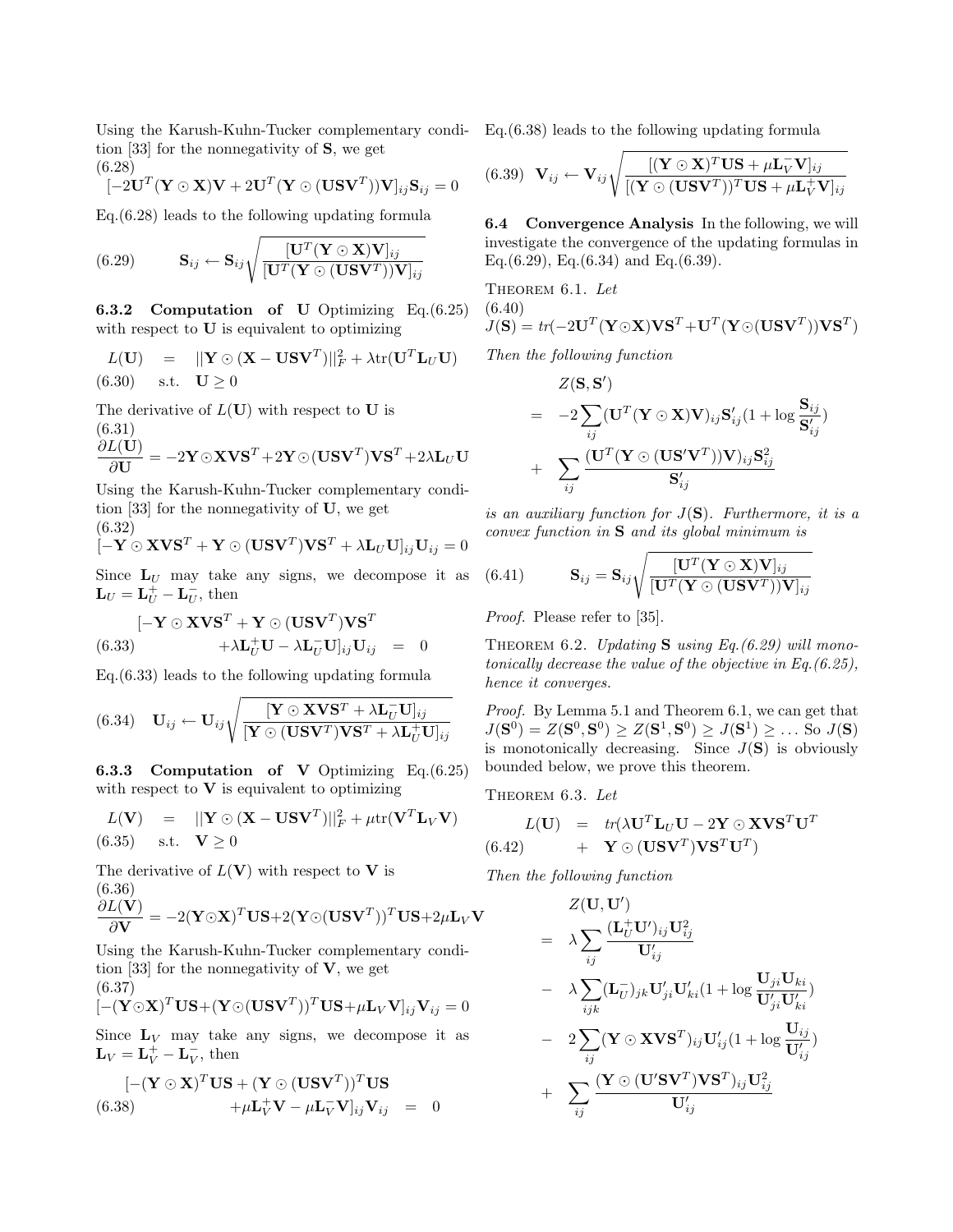is an auxiliary function for  $L(U)$ . Furthermore, it is a convex function in U and its global minimum is

(6.43) 
$$
\mathbf{U}_{ij} = \mathbf{U}_{ij} \sqrt{\frac{[\mathbf{Y} \odot \mathbf{X} \mathbf{V} \mathbf{S}^T + \lambda \mathbf{L}_U^- \mathbf{U}]_{ij}}{[\mathbf{Y} \odot (\mathbf{U} \mathbf{S} \mathbf{V}^T) \mathbf{V} \mathbf{S}^T + \lambda \mathbf{L}_U^+ \mathbf{U}]_{ij}}}
$$

Proof. The proof of this theorem is similar with that of Theorem 5.1, hence we omit it here.

THEOREM 6.4. Updating **U** using Eq.  $(6.34)$  will monotonically decrease the value of the objective in Eq.(6.25), hence it converges.

Proof. By Lemma 5.1 and Theorem 6.3, we can get that  $J(\mathbf{U}^0) = Z(\mathbf{U}^0, \mathbf{U}^0) \geq Z(\mathbf{U}^1, \mathbf{U}^0) \geq J(\mathbf{U}^1) \geq \dots$ So  $J(\mathbf{U})$  is monotonically decreasing. Since  $J(\mathbf{U})$  is obviously bounded below, we prove this theorem.

THEOREM 6.5. Updating **V** using Eq.  $(6.39)$  will monotonically decrease the value of the objective in Eq.(6.25), hence it converges.

*Proof.* Note the symmetry of **U** and **V** in Eq.(6.25), it can be proved analogously as Theorem 6.4.

# 7 Experiments

In this section, we conduct several experiments to compare our methods with some state of the art collaborative filtering methods, e.g. Probabilistic Matrix Factorization (PMF) [14] and WNMF [12] on benchmark collaborative filtering data sets. We will investigate the impacts of internal and external information. All of our experiments have been performed on a Intel Core2 Duo 2.8GHz Windows XP machine with 3GB memory.

7.1 Data Sets In order to evaluate our methods, we use 2 widely used collaborative filtering data sets.

 $MovieLens100K<sup>2</sup>$  MovieLens100K consists of 100000 movie ratings of 943 users for 1682 movies. The preference of the user for a specific movie is rated from 1 to 5, and 0 indicates that the movie is not rated by the user. It is very suitable to evaluate the impacts of user demographic information and item genre information because it consists of demographic information (e.g. gender, age and occupation) of users and genre of movies. In detail, we use 2 dimensional feature vector to characterize the user's gender, that is, if the user is male, then the first feature is 1 while the second is 0, and vice versa. We partition the user into 7 age group: 1-17, 18-24, 25-34, 35-44, 45-49, 50-55, 56+. We use 7 dimensional feature vector to describe the user's age group. There are totally 21 occupations: administrator, artist, doctor, educator, engineer, entertainment, executive, healthcare, homemaker, lawyer, librarian, marketing, programmer, retired, salesman, scientist, student, technician, writer, other and none. So we use a 21 dimensional feature vector to describe the user's occupation.We concatenate the 3 feature vectors mentioned above together to get a totally 30 dimensional feature vector  $\mathbf{f}_i^U$  for user *i*. On the other hand, there are 19 genres of movies. Likewise, we use a 19 dimensional feature vector  $\mathbf{f}_i^V$  for movie *i*. We also evaluate the impact of neighborhood information of users and items on this data set.

Epinions<sup>3</sup> In Epinion.com, users can also assign products or reviewers integer ratings form 1 to 5. These ratings and reviews will influence future users when they are deciding whether a product is worth buying or a movie is worth watching. Every user of Epinions maintains a "trust" list which presents a network of trust relationships between users. This network is called the "Web of trust", and is used by Epinions to reorder the product reviews such that a user first sees reviews by users that he or she trusts. So we choose Epinions data set to investigate the impact of social trust network for recommendation. The impact of neighborhood information is also evaluated on this data set. Note that the original data set consists of 49290 uses who have rated on 139738 different items. For the memory limitation in our machine, we chose the users who rated more than 200 ratings and the items which has more than 100 ratings by the users. Thus we obtain a subset consists of 2671 users and 1375 items.

Table 1 summarizes the characteristics of the data sets used in this experiment.

Table 1: Description of the data sets

| Data Sets       | $\#\text{users}$ | $\#items$ | $\#ratings$ |
|-----------------|------------------|-----------|-------------|
| MovieLens100K   | 943              | 1682      | 100000      |
| <b>Epinions</b> | 2671             | 1375      | 75308       |

7.2 Evaluation Metrics We use mean absolute error, which is widely used for evaluating collaborative filtering results.

Mean Absolute Error MAE is defined as

(7.44) 
$$
MAE = \frac{\sum_{i,j} |\mathbf{X}_{ij} - \tilde{\mathbf{X}}_{ij}|}{N}
$$

where  $\mathbf{X}_{ij}$  denotes the rating user i gave to item j,  $\tilde{\mathbf{X}}_{ij}$ denotes the predicted rating user  $i$  gave to item  $j$ .

 $\frac{2 \text{http://www.grouplens.org}/\text{node}/73}{2 \text{http://www.grouplens.org}/\text{node}/73}$ 

 $\frac{3}{3}$ http://www.trustlet.org/wiki/Downloaded Epinions dataset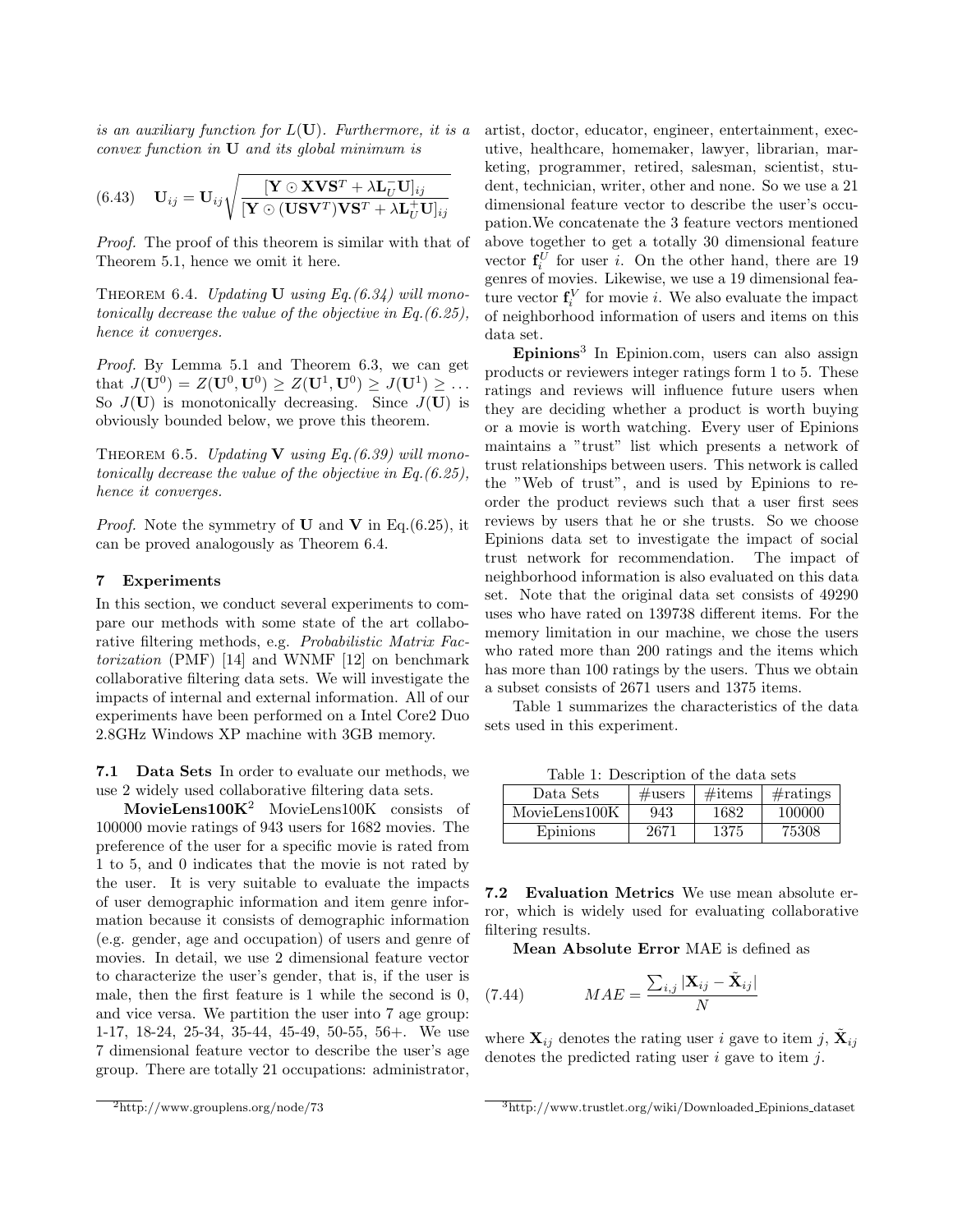7.3 Methods & Parameter Settings Here we will introduce the methods which we compared with and their associated parameter settings.

**PMF** [14]: The dimensionality of the low dimensional representations is set by the grid {5, 10, 20}. The regularization parameters in the model is set by the grid  $\{0.1, 1, 10, 100\}$ . And the number of iterations is set to 1000.

WNMF [12]: The parameter settings of WNMF is the same as that of PMF.

GWNMF: To investigate the impact of neighborhood information, user demographic information, item genre information and social trust network, we use GWNMF. In detail, for neighborhood information among users, we set  $\mu = 0$  and  $W_U$  as in Eq.(3.2), referred to User Neighbor GWNMF. For user demographic information, we set  $\mu = 0$  and  $W_U$  as in Eq.(3.3), referred to User Demographic GWNMF. For neighborhood information of items, we set  $\lambda = 0$  and  $W_V$  as in Eq.(4.7), referred to Item Neighbor GWNMF. For item genre information, we set  $\lambda = 0$  and  $W_V$ as in Eq.(4.8), referred to Item Genre GWNMF. And for social trust network, we set  $\mu = 0$  and  $W_U$  as in Eq.(3.4), referred to Social Trust Network GWNMF. In GWNMF, the regularization parameter  $\lambda$  and  $\mu$  are set by searching the grid  $\{0.1, 1, 10, 100\}$ . The dimensionality of the low-dimensional representations, i.e. d, is set by the grid  $\{5, 10, 20\}$ . For Eq. $(3.2)$  and Eq. $(4.7)$ , to avoid parameter tuning, we set the number of nearest neighbors k to  $N-1$  and  $M-1$  respectively, i.e. complete graph. The number of iterations is set to 1000.

GWNMTF: In addition, in order to investigate the impact of using neighborhood information of users and items together, and using user demographic and item genre together, we use GWNMTF. referred to User Neighbor + Item Neighbor GWNMTF and User Demographic + Item Genre GWNMTF respectively. In GWNMTF, the regularization parameters  $\lambda$  and  $\mu$ are set equal and they are tuned by searching the grid  $\{0.1, 1, 10, 100\}$ . The dimensionality of low dimensional user representation  $m$  and item representation  $d$  are set equal too. They are tuned by the grid  $\{5, 10, 20\}$ . The number of iterations is set to 1500. The other parameter settings are the same as that in GWNMF.

We randomly select 20%, 50% and 80% ratings as training set, and the rest as testing set. The random selection was carried out 10 times independently, and the average MAE is reported.

7.4 Results The experimental results are shown in Table 2 and Table 3 respectively.

From the two tables, we observe that:

1. Our methods which incorporate either internal or

external information can improve WNMF greatly, which is a special case of our model. This verifies the effectiveness of our methods.

- 2. As to our methods, the smaller the number of training ratings (the sparse the user-item rating matrix) is, the more improvement can be achieved. This is because when the rating matrix is sparse, the factorization of the user-item matrix has many possible solutions. In this case, internal information (i.e. neighborhood information of users and items) and external information (i.e. user demographic information, item genre information, social trust network) can alleviate the problem of sparsity, and aid the matrix factorization to obtain more interpretable low-dimensional representations of users and items, which in turn benefit the recommendation accuracy.
- 3. User demographic information and item genre information is more useful than the neighborhood information. This is consistent with our ordinary intuitions since the external information is more informative than the internal one. The former plays the role as "class labels" in supervised learning, while the latter is "unsupervised". And supervised learning outperforms unsupervised learning in general.
- 4. Although social trust network benefits the recommendation accuracy, it is not as useful as the neighborhood information. This is probably because that the social trust network is not very reliable compared with the past ratings.
- 5. Using the neighborhood information of users and items together, or the user's demographic information and item's genre information together obtains comparable or better results than using these information respectively. We believe if we tune  $\lambda$  and  $\mu$ more carefully, we can achieve much better results by using these information together.
- 6. In a certain range, the higher the dimensionality of the low-dimensional representation, the better the performance is. In our empirical study, when the dimensionality increase to 50, there is no significant improvement. On the other hand, it is easy to show that the higher the dimensionality, the more computational cost is needed. As a result, in our experiments, we set it around 10 to get a tradeoff.
- 7. When the number of training ratings is small, e.g. 20% (in other words, the user-item matrix is very sparse), PMF sometimes achieves better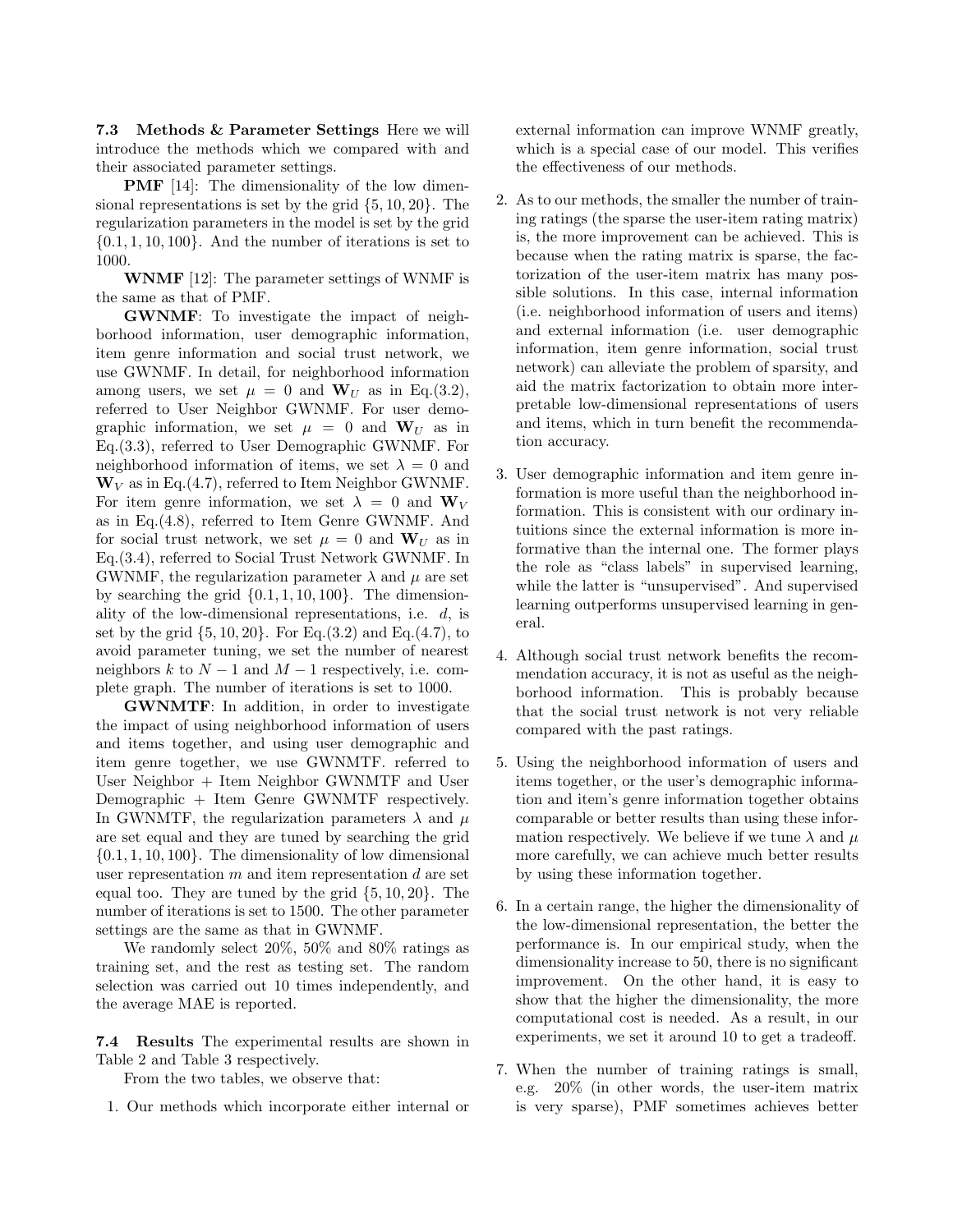| Training Data Size                     | $20\%$ |        | 50%    |        |        | 80%    |         |        |        |
|----------------------------------------|--------|--------|--------|--------|--------|--------|---------|--------|--------|
| Dimensionality                         | $d=5$  | $d=10$ | $d=20$ | $d=5$  | $d=10$ | $d=20$ | $d = 5$ | $d=10$ | $d=20$ |
| <b>PMF</b>                             | 0.6910 | 0.6720 | 0.6256 | 0.6637 | 0.6120 | 0.5400 | 0.6596  | 0.6019 | 0.5190 |
| <b>WNMF</b>                            | 0.7100 | 0.7185 | 0.6641 | 0.6597 | 0.6016 | 0.5374 | 0.6344  | 0.5827 | 0.5083 |
| User Neighbor GWNMF                    | 0.6924 | 0.6728 | 0.6218 | 0.6450 | 0.6015 | 0.5333 | 0.6337  | 0.5821 | 0.5080 |
| Item Neighbor GWNMF                    | 0.6944 | 0.6722 | 0.6198 | 0.6437 | 0.5987 | 0.5310 | 0.6336  | 0.5816 | 0.5058 |
| User Demographic GWNMF                 | 0.6872 | 0.6591 | 0.6208 | 0.6440 | 0.6006 | 0.5333 | 0.6343  | 0.5813 | 0.5085 |
| Item Genre GWNMF                       | 0.6848 | 0.6604 | 0.6181 | 0.6430 | 0.5988 | 0.5316 | 0.6330  | 0.5811 | 0.5069 |
| User Neighbor $+$ Item Neighbor GWNMTF | 0.6840 | 0.6627 | 0.6348 | 0.6496 | 0.5949 | 0.5291 | 0.6305  | 0.5822 | 0.5016 |
| User Demographic $+$ Item Genre GWNMTF | 0.6846 | 0.6610 | 0.6310 | 0.6523 | 0.5970 | 0.5349 | 0.6271  | 0.5751 | 0.5013 |

Table 2: MAE comparison on MovieLens100K

Table 3: MAE comparison on Epinions

| Training Data Size                     | $20\%$ |          |        | $50\%$  |          |        | 80%     |          |          |
|----------------------------------------|--------|----------|--------|---------|----------|--------|---------|----------|----------|
| Dimensionality                         | d=5    | $d = 10$ | $d=20$ | $d = 5$ | $d = 10$ | $d=20$ | $d = 5$ | $d = 10$ | $d = 20$ |
| PMF                                    | 0.8219 | 0.7894   | 0.7584 | 0.6602  | 0.5763   | 0.4839 | 0.6415  | 0.5415   | 0.4144   |
| <b>WNMF</b>                            | 0.8604 | 0.7659   | 0.6130 | 0.6606  | 0.5725   | 0.4205 | 0.6337  | 0.5290   | 0.3753   |
| Item Neighbor GWNMF                    | 0.7530 | 0.6534   | 0.5311 | 0.6544  | 0.5614   | 0.3960 | 0.6326  | 0.5251   | 0.3694   |
| User Neighbor GWNMF                    | 0.7426 | 0.6493   | 0.5208 | 0.6573  | 0.5547   | 0.3925 | 0.6324  | 0.5232   | 0.3655   |
| Social Trust Network GWNMF             | 0.7937 | 0.6815   | 0.5272 | 0.6583  | 0.5601   | 0.3893 | 0.6332  | 0.5239   | 0.3630   |
| User Neighbor $+$ Item Neighbor GWNMTF | 0.7271 | 0.6691   | 0.5579 | 0.6558  | 0.5332   | 0.3837 | 0.6325  | 0.5268   | 0.3704   |

results than WNMF. In other most cases, WNMF outperforms PMF.

7.5 Impact of the Regularization Parameters In this subsection, we will investigate the impact of the regularization parameters. We vary the value of  $\lambda$  or  $\mu$ under different dimensionality of low dimensional representations and different numbers of training ratings, and plot the MAE on movieLens100K in Figure 1 and the MAE on Epinions in Figure 2. Each column corresponds to different number of training ratings, while each row corresponds to different dimensionality of lowdimensional representations.

We can see: when the number of training ratings is small, large regularization parameter (e.g. 10, 100) is preferred since the internal or external information is critical for matrix factorization. However, when the number of training ratings is large, small regularization parameter (e.g. 0.1, 1) is suitable since the factorization of rating matrix itself works well enough.

#### 8 Conclusion and Future Works

In this paper, we propose a graph regularized nonnegative matrix factorization model for collaborative filtering. We construct two graphs on the item as well as user side, to utilize the internal and external information. Experiments on benchmark data sets demonstrate that the proposed methods outperform many state of the art collaborative filtering methods.

In our future work, we will investigate combining both internal information and external information, to aid matrix factorization. This corresponds to mixed graph regularization on users and items in our model. On the other hand, we will investigate incorporating internal and external information in PMF [14].

# Acknowledgement

This work was supported by the National Natural Science Foundation of China (No.60721003, No.60673106 and No.60573062) and the Specialized Research Fund for the Doctoral Program of Higher Education. We thank the anonymous reviewers for their helpful comments.

#### References

- [1] Gediminas Adomavicius and Alexander Tuzhilin, "Toward the next generation of recommender systems: A survey of the state-of-the-art and possible extensions," IEEE Trans. Knowl. Data Eng., vol. 17, no. 6, pp. 734– 749, 2005.
- [2] Marko Balabanović and Yoav Shoham, "Fab: contentbased, collaborative recommendation," Commun. ACM, vol. 40, no. 3, pp. 66–72, 1997.
- [3] Jonathan L. Herlocker, Joseph A. Konstan, Al Borchers, and John Riedl, "An algorithmic framework for performing collaborative filtering," in SIGIR, 1999, pp. 230–237.
- [4] Badrul M. Sarwar, George Karypis, Joseph A. Konstan, and John Riedl, "Item-based collaborative filtering recommendation algorithms," in WWW, 2001, pp. 285–295.
- [5] Jun Wang, Arjen P. de Vries, and Marcel J. T. Reinders, "Unifying user-based and item-based collaborative filtering approaches by similarity fusion," in SI-GIR, 2006, pp. 501-508.
- [6] David M. Pennock, Eric Horvitz, Steve Lawrence, and C. Lee Giles, "Collaborative filtering by personality diagnosis: A hybrid memory and model-based approach," in UAI, 2000, pp. 473–480.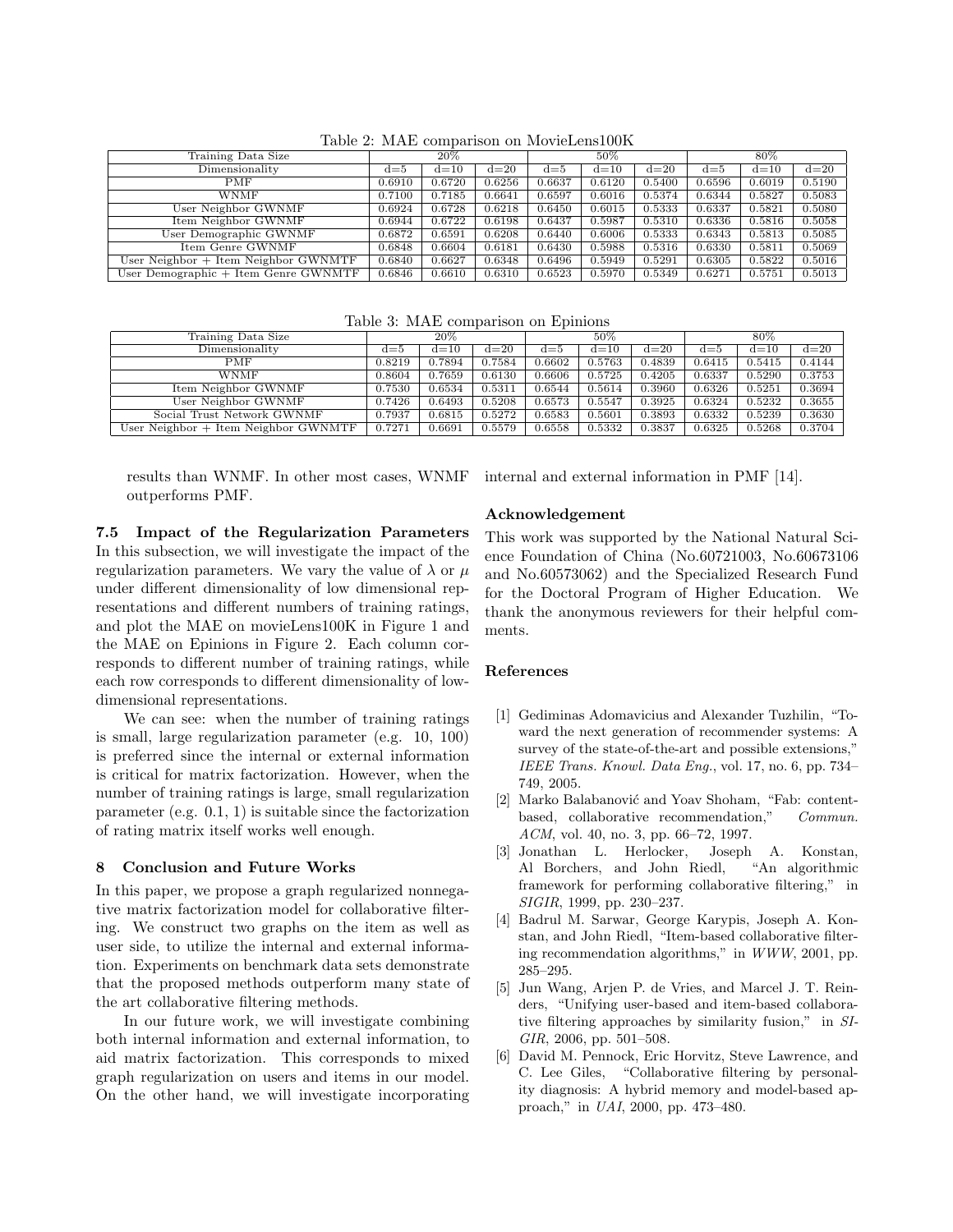

Figure 1: Impact of the Regularization Parameters on movieLens100K.

- [7] Thomas Hofmann, "Latent semantic models for collaborative filtering," ACM Trans. Inf. Syst., vol. 22, no. 1, pp. 89–115, 2004.
- [8] Luo Si and Rong Jin, "Flexible mixture model for collaborative filtering," in ICML, 2003, pp. 704–711.
- [9] Nathan Srebro and Tommi Jaakkola, "Weighted lowrank approximations," in ICML, 2003, pp. 720–727.
- [10] Nathan Srebro, Jason D. M. Rennie, and Tommi Jaakkola, "Maximum-margin matrix factorization," in NIPS, 2004.
- [11] Fei Wang, Sheng Ma, Liuzhong Yang, and Tao Li, "Recommendation on item graphs," in ICDM, 2006, pp. 1119–1123.
- [12] Sheng Zhang, Weihong Wang, James Ford, and Fillia Makedon, "Learning from incomplete ratings using non-negative matrix factorization," in SDM, 2006.
- [13] Gang Chen, Fei Wang, and Changshui Zhang, "Collaborative filtering using orthogonal nonnegative matrix tri-factorization," in ICDM Workshops, 2007, pp. 303–308.
- [14] Ruslan Salakhutdinov and Andriy Mnih, "Probabilistic matrix factorization," in NIPS, 2007.
- [15] Alexandrin Popescul, Lyle H. Ungar, David M. Pennock, and Steve Lawrence, "Probabilistic models for

unified collaborative and content-based recommendation in sparse-data environments," in UAI, 2001, pp. 437–444.

- [16] Prem Melville, Raymond J. Mooney, and Ramadass Nagarajan, "Content-boosted collaborative filtering for improved recommendations," in AAAI/IAAI, 2002, pp. 187–192.
- [17] Justin Basilico and Thomas Hofmann, "Unifying collaborative and content-based filtering," in ICML, 2004.
- [18] Alex J. Smola and Risi Imre Kondor, "Kernels and regularization on graphs," in COLT, 2003, pp. 144– 158.
- [19] Shuicheng Yan, Dong Xu, Benyu Zhang, HongJiang Zhang, Qiang Yang, and Stephen Lin, "Graph embedding and extensions: A general framework for dimensionality reduction," IEEE Trans. Pattern Anal. Mach. Intell., vol. 29, no. 1, pp. 40–51, 2007.
- [20] Quanquan Gu and Jie Zhou, "Local relevance weighted maximum margin criterion for text classification," in SDM, 2009, pp. 1135–1146.
- [21] Deng Cai, Xiaofei He, Xiaoyun Wu, and Jiawei Han, "Non-negative matrix factorization on manifold," in ICDM, 2008, pp. 63–72.